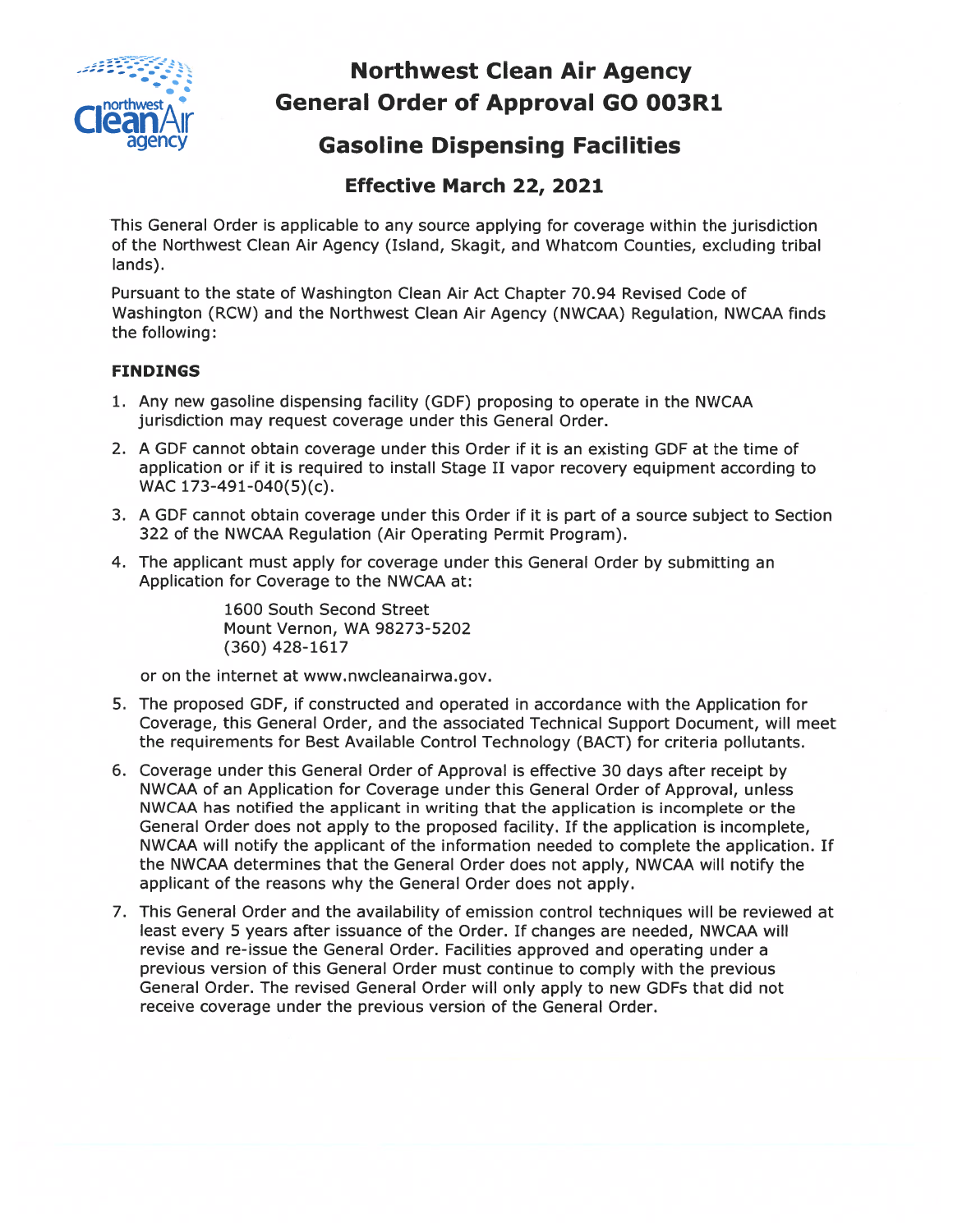Note that in addition to other applicable rules and regulations, the GDF is subject to applicable portions of the following regulations:

#### Northwest Clean Air Agency Regulation

•Section 580.6 — Gasoline Dispensing Facilities

#### National Emission Standards for Hazardous Air Pollutants (NESHAP

- 40 CFR 63 Subpart A General Provisions
- 40 CFR 63 Subpart CCCCCC National Emission Standards for Hazardous Air Pollutants: Gasoline Dispensing Facilities

**THEREFORE, IT IS ORDERED** that a GDF constructed and operated in accordance with this Application for Coverage, this General Order and the associated Technical Support Document, dated March 22, 2021, is hereby approved subject to the following restrictions and conditions<sup>1</sup>.

#### APPROVAL CONDITIONS

- 1. Install, operate, test and maintain Stage <sup>I</sup> vapor recovery equipment in <sup>a</sup> vapor tight manner in accordance with one of the following California Air Resources Board (CARB) Executive Orders: VR-101 (Phil Tite), VR-102 (OPW), VR-104 (CNI Manufacturing), VR 105 (Emco Wheaton), VR-401 (OPW), or VR-402 (Morrison Brothers).
- 2. All hoses used at the facility must be low-permeation as listed in CARB NVR-1.
- 3. Within 60 days after the date of first pumping gasoline from <sup>a</sup> dispenser, and every 3 years thereafter, the Stage I vapor recovery system must be tested as described in the relevant CARB Executive Order.
- 4. In addition to testing prescribed by the relevant CARB Executive Order, within 60 days after the date of first pumping gasoline from <sup>a</sup> dispenser, and thereafter according to the frequency listed in the table below, conduct <sup>a</sup> test according to the CARB Vapor Recovery Test Procedure TP-201.1E — Leak Rate and Cracking Pressure of Pressure/Vacuum Vent Valves:

| <b>GDF Throughput</b>         | Frequency              |
|-------------------------------|------------------------|
| 30,000 to 119,999 gal/yr      | Every 5 calendar years |
| 120,000 to 1,200,000 gal/yr   | Every 3 calendar years |
| greater than 1,200,000 gal/yr | Every calendar year    |

<sup>1</sup> Pursuant to Section 300.10 of the NWCAA Regulation and ch 43.21B RCW, this Order may be appealed to the Pollution Control Hearings Board (PCHB). To appeal to the PCHB, <sup>a</sup> written notice of appeal must be filed with the PCHB and <sup>a</sup> copy served upon the NWCAA within 30 days of the date the applicant receives this Order. Additional information regarding appeal procedures can be found at: www.eho.wa.gov under PCHB.